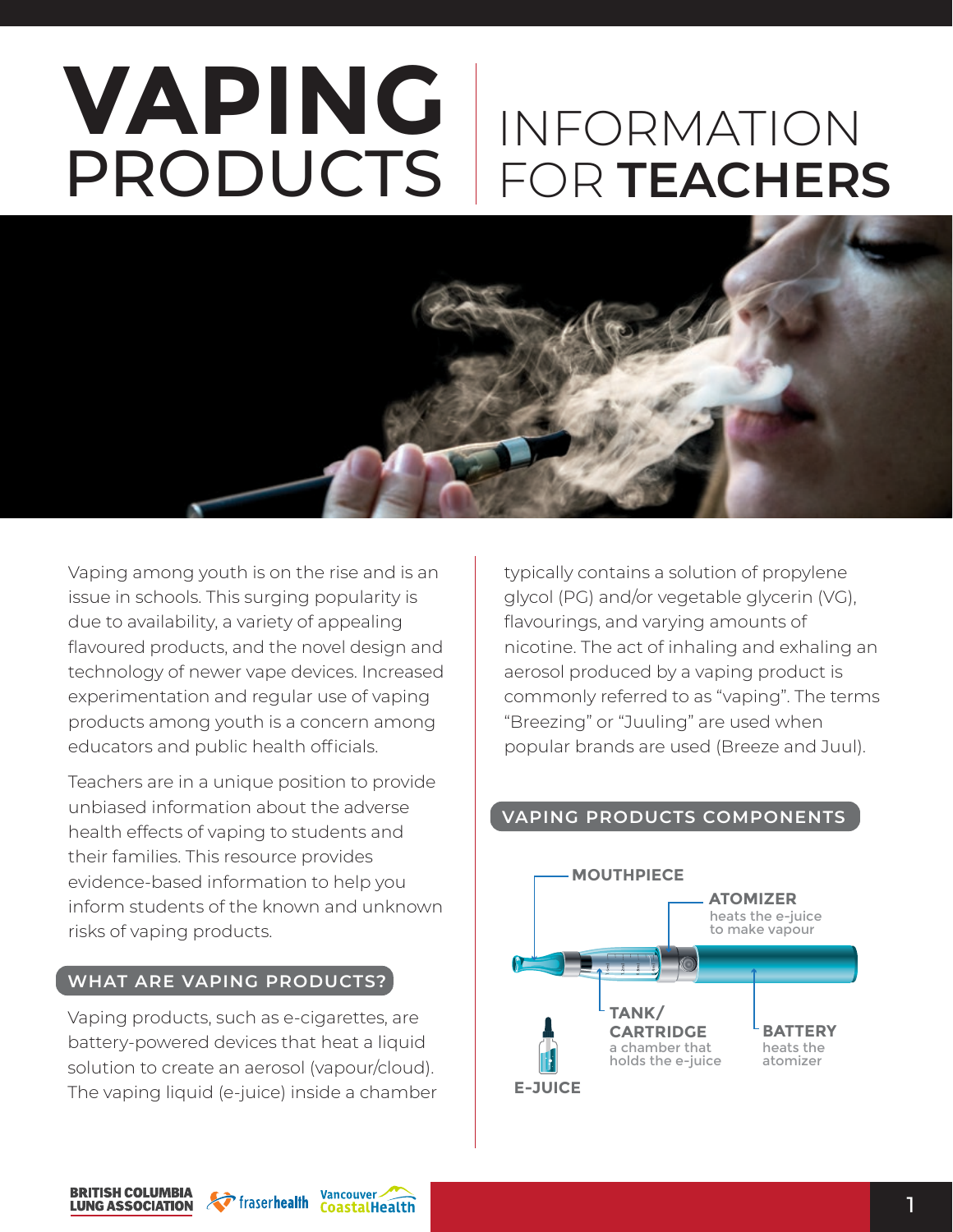#### **MONITORING YOUTH VAPING TRENDS**

The Canadian Tobacco, Alcohol, and Drugs Survey (**[CTADS](https://www.canada.ca/en/health-canada/services/canadian-tobacco-alcohol-drugs-survey/2017-summary.html)**), Canadian Student Tobacco, Alcohol, and Drugs Survey (**[CSTADS](https://www.canada.ca/en/health-canada/services/canadian-student-tobacco-alcohol-drugs-survey.html)**) and the BC Adolescent Health Survey (BC AHS) collect data on e-cigarette use among youth. CTADS and CSTADS capture both the percent of youth who have 'ever-tried' e-cigarettes and the percent of youth who used e-cigarettes in the past 30 days. The 2018 BC AHS asked students about past 30 day use of e-cigarettes. Past 30 day use implies regular use as opposed to simply experimenting for the first time. Data sets for both CTADS and CSTADS show an increasing trend of e-cigarettes use among youth in Canada.

In parallel, the results of the McCreary Centre Society BC Adolescents Health Survey shows that in 2018, 21% of all BC students used a vaping product with nicotine and 19% used a vaping product without nicotine.

#### **YOUTH VAPING TRENDS IN THE UNITED STATES**

In the United States (US) from 2017 to 2018, e-cigarette use has increased 78% among high school students (11.7% to 20.8%), and 48% among middle school students (3.3% to 4.9%). The Food and Drug Administration has declared an epidemic with regards to youth e-cigarette use. Health Canada recognizes the US trend and is carefully monitoring the Canadian market for the increased use of vaping products by youth.

## **WHY YOUTH VAPE?**

Focus groups and literature have identified the reasons youth are vaping:

- **a** appealing flavours ( e.g. fruit, candy, mint)
- **trendy devices**
- $\blacksquare$  their friends are vaping; it helps them fit in
- curiosity and/or boredom
- **n** they consider vaping harmless compared to smoking
- $\blacksquare$  they like the "hit" they get from nicotine; it activates feelings of pleasure
- $\blacksquare$  it makes them feel rebellious
- $\blacksquare$  to quit or cut down on smoking

# **HEALTH RISKS**

Vaping impacts health. The toxicants in the aerosols, some of which are carcinogenic, can lead to short-term and long-term health effects. The **long-term** health effects of inhaling vaping aerosol are currently unknown. Some studies suggest that vaping could lead to similar diseases as smoking: lung disease, heart disease and possibly cancer. The health impact continues to be studied.

In the **short-term**, vaping can increase coughing and wheezing, heart rate, and cause inflammation of the lungs.

Lithium-ion batteries in vaping products can explode causing injury and fires. Proper use, storage, handling, and charging of the batteries can reduce risk.

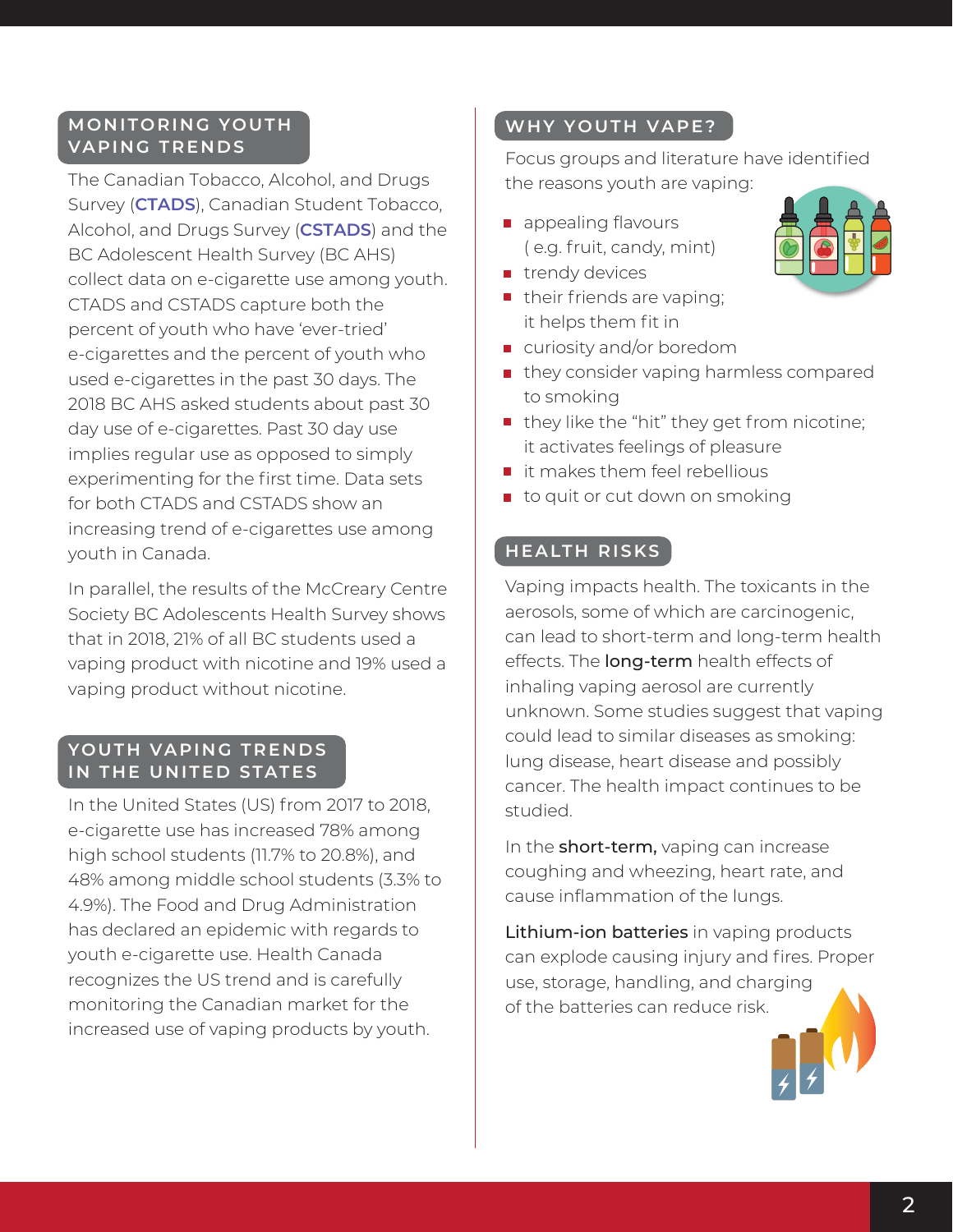## **ABOUT NICOTINE**

Nicotine is a chemical found naturally in tobacco leaves and is present in most e-juices. Nicotine causes addiction and



physical dependence. When the aerosol is inhaled, nicotine reaches the brain rapidly. It binds to brain receptors that stimulate the release of neurotransmitters – activating the brain's reward centre and triggering feelings of pleasure. Over time, a tolerance is developed and higher amounts of nicotine are needed to achieve the same feelings.

The brain continues to develop until the mid-twenties. Nicotine use during this period can impair the parts of the brain responsible for memory, mood, concentration, and impulse control.



Nicotine also causes increased heart rate, blood pressure, constriction of blood vessels, altered brain waves and muscle relaxation.

#### **FLAVOURINGS**

Canada banned flavoured tobacco products in an attempt to reduce the appeal to youth. However, flavourings are permitted in vaping



products. There are over 7000 flavours on the market that hide any bad tastes.

## **VAPING VS . SMOKING CIGARETTES**

For people who smoke, vaping may be a less harmful alternative to traditional cigarettes. Since there is no combustion (burning) involved when vaping, the vapour contains fewer toxic chemicals compared to smoking

tobacco. Despite this, the inhaled vapour is not harmless. Youth often reject smoking as unhealthy, smelly or 'nasty', but do not think of



vaping in the same way. To consider vaping as a healthier alternative distracts from the issue of increased youth nicotine use and its potential harm during this stage of life. Vaping is not a healthy choice for anyone who does not smoke. In addition, vaping products have the potential to make smoking normal and acceptable again.

#### **VAPING FOR SMOKING CESSATION**

While the research is still emerging, there is insufficent evidence that vaping is linked to improved rates of smoking cessation. Healthcare providers in Canada recommend nicotine replacement therapy (NRT) or prescription medication along with behavioral support to help people quit smoking. NRT therapies (patch, gum, lozenge, inhaler, and mouth spray) are over-the-counter medications proven to be effective for tobacco cessation. These medications provide a clean dose of nicotine to prevent withdrawal while someone is trying to quit. The delivery of nicotine is much slower through these products than from tobacco and vaping products and rarely results in dependency.

In 2018, Health Canada legalized nicotine-containing vaping products to allow adults, in particular smokers, to

legally access vaping products as a less harmful alternative to tobacco. For those who smoke and want to reduce health